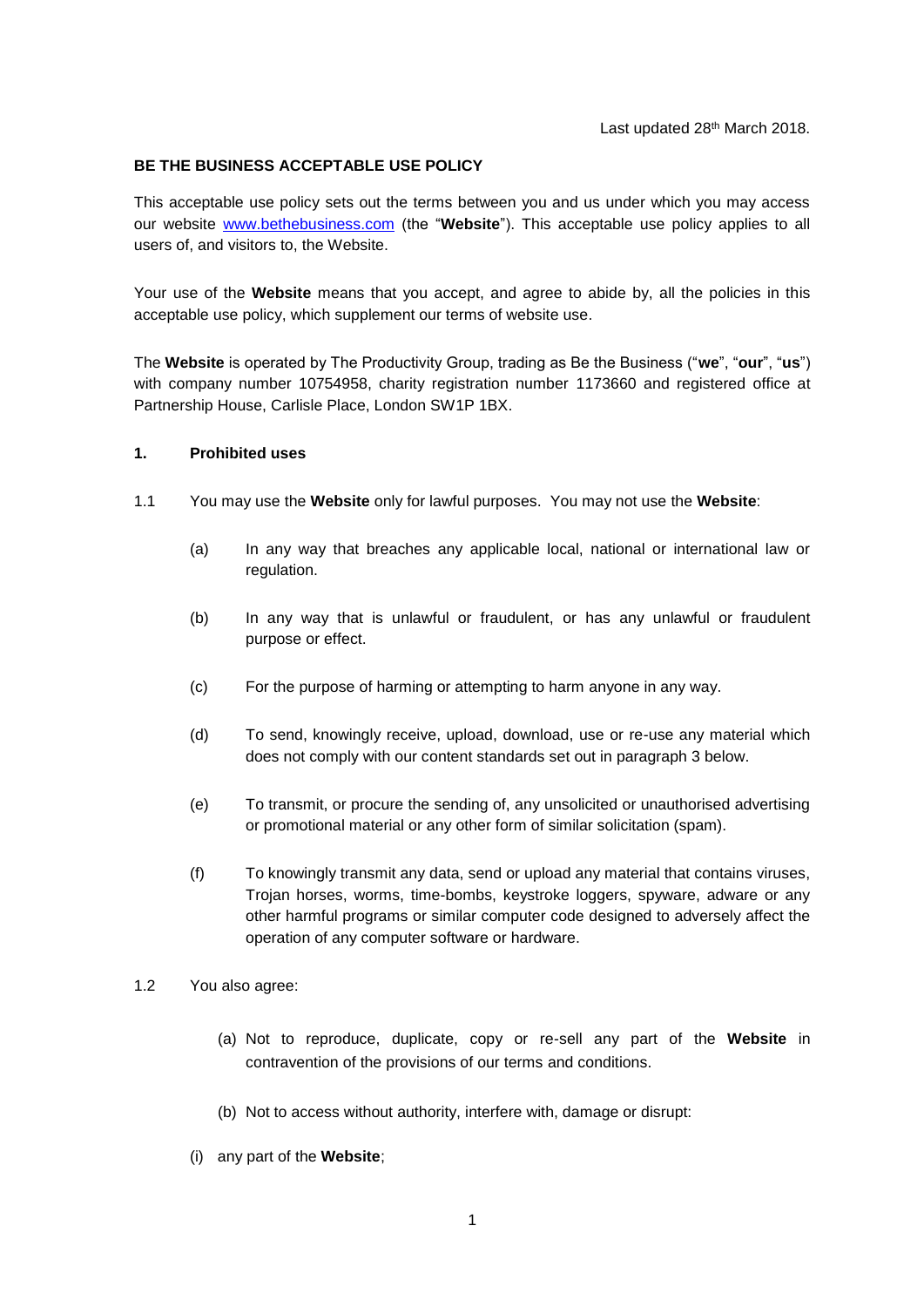- (ii) any equipment or network on which the **Website** is stored;
- (iii) any software used in the provision of the Website; or
- (iv) any equipment or network or software owned or used by any third party.

# **2. Interactive services**

- 2.1 We may, from time to time, provide interactive services on our site, including but not limited to forums, survey and bulletin boards.
- 2.2 Where we do provide any interactive service, we will provide clear information to you about the kind of service offered, if it is moderated and what form of moderation is used (including whether it is human or technical).
- 2.3 We will do our best to assess any possible risks for users from third parties when they use any interactive service provided on **Website**, and we will decide in each case whether it is appropriate to use moderation of the relevant service (including what kind of moderation to use) in the light of those risks. However, we are under no obligation to oversee, monitor or moderate any interactive service we provide on **Website**, and we expressly exclude our liability for any loss or damage arising from the use of any interactive service by a user in contravention of our content standards, whether the service is moderated or not.
- 2.4 The **Website** is not intended for use by minors. Please do not use the **Website** if you are under the age of 18.
- 2.5 Where we do moderate an interactive service, we will normally provide you with a means of contacting the moderator, should a concern or difficulty arise.
- 2.6 If you come across any content on **Website** which in your opinion is in breach of this acceptable use policy, please let us know as soon as possible by emailing us on at enquires@bethebusiness.com

### <span id="page-1-0"></span>**3. Content standards**

- 3.1 These content standards apply to any and all material which you contribute to the **Website** (**contributions**), and to any interactive services associated with it.
- 3.2 You must comply with the spirit and the letter of the following standards. The standards apply to each part of any contribution as well as to its whole.
- 3.3 Contributions must:
	- (a) Be accurate (where they state facts).
	- (b) Be genuinely held (where they state opinions).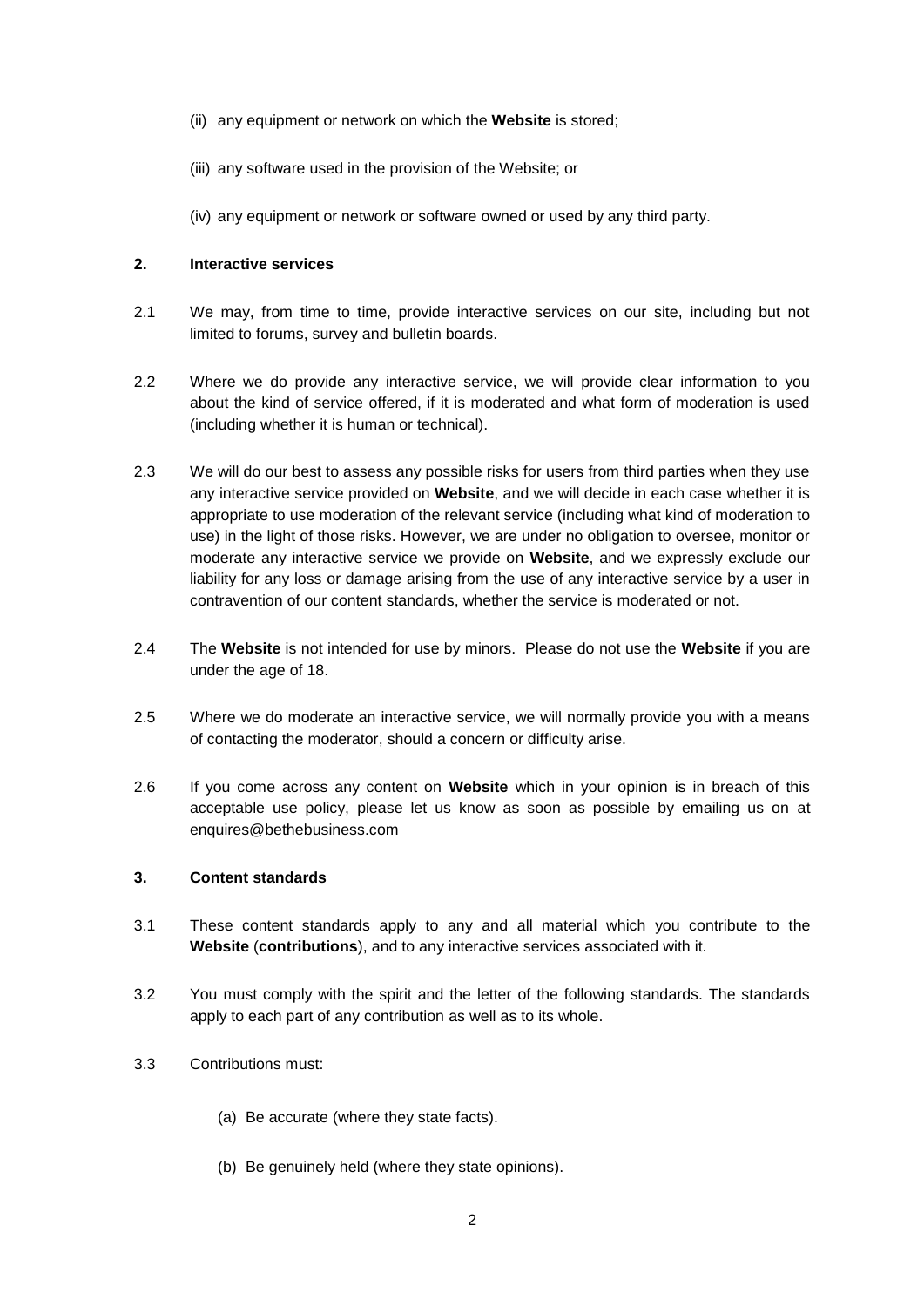- (c) Comply with applicable law in the UK and in any country from which they are posted.
- 3.4 Contributions must not:
	- (a) Contain any material which is defamatory of any person.
	- (b) Contain any material which is obscene, offensive, hateful or inflammatory.
	- (c) Promote sexually explicit material.
	- (d) Promote violence.
	- (e) Promote discrimination based on race, sex, religion, nationality, disability, sexual orientation or age.
	- (f) Infringe any copyright, database right or trade mark of any other person.
	- (g) Be likely to deceive any person.
	- (h) Be made in breach of any legal duty owed to a third party, such as a contractual duty or a duty of confidence.
	- (i) Promote any illegal activity.
	- (j) Be threatening, abuse or invade another person's privacy, or cause annoyance, inconvenience or needless anxiety.
	- (k) Be likely to harass, upset, embarrass, alarm or annoy any other person.
	- (l) Be used to impersonate any person, or to misrepresent your identity or affiliation with any person.
	- (m) Give the impression that they emanate from us, if this is not the case.
	- (n) Advocate, promote or assist any unlawful act such as (by way of example only) copyright infringement or computer misuse.

# **4. Suspension and termination**

4.1 We will determine, in our discretion, whether there has been a breach of this acceptable use policy through your use of the **Website**. When a breach of this policy has occurred, we may take such action as we deem appropriate.